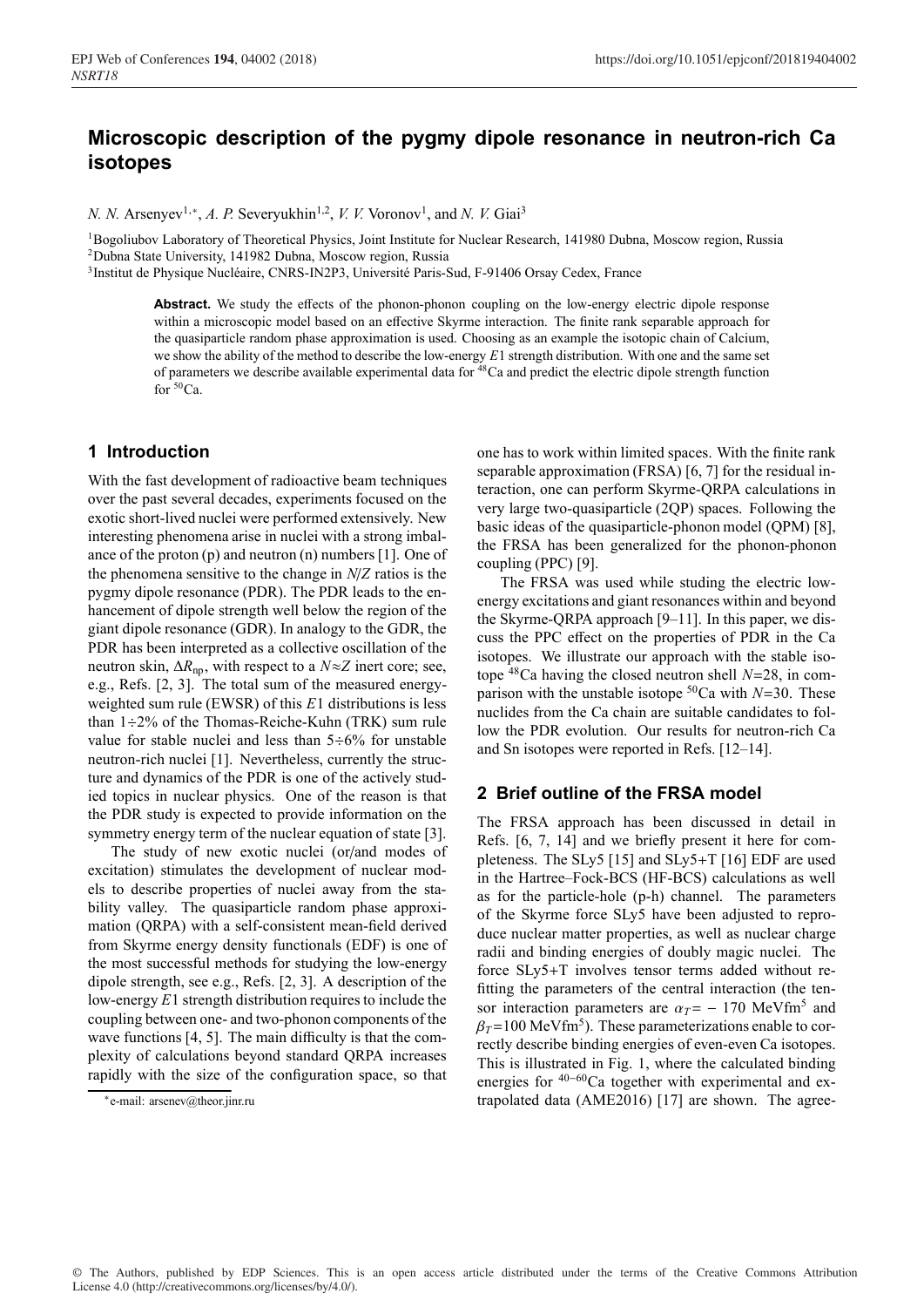

**Figure 1.** (Color online) Binding energies of the even-even Ca isotopes as a function of neutron number. Results of calculations within the HF-BCS with the SLy5 EDF — open triangles, with  $SLy5+T$  EDF — filled triangles. Experimental and extrapolated energies from the AME2016 atomic mass evaluation [17] — filled circles.

ment between the HF-BCS results and data is reasonable, the deviations being less than 2%. For the interaction in the particle-particle (p-p) channel, we use a zerorange volume force. The pairing strength is taken equal to −270 MeVfm<sup>3</sup>. This value is fitted to reproduce the experimental neutron pairing gaps of  $50,52,54$ Ca obtained by the three-point formula [7, 14]. This kind of pairing interaction has allowed describe satisfactorily experimental data for  $^{70,72,74,76}$ Ni [18],  $^{90,92}Zr$  and  $^{92,94}$ Mo [10]. Thus, hereafter we use the Skyrme interaction SLy5 with and without tensor components in the particle-hole channel together with the volume zero-range force acting in the p-p channel.

The residual interaction in the p-h channel  $V_{\text{res}}^{(p-h)}$  and in the p-p channel  $V_{\text{res}}^{(p-p)}$  can be obtained as the second derivative of the energy density functional with respect to the particle density and the pair density, accordingly. Following Ref. [6] we simplify  $V_{\text{res}}^{(p-h)}$  by approximating it by the Landau–Migdal form. Moreover, we neglect the *l*=1 Landau parameters (in the case of the Skyrme EDFs, the Landau parameters with *l*>1 are equal to zero). The Landau parameters  $F_0$ ,  $G_0$ ,  $F'_0$ ,  $G'_0$  expressed in terms of the Skyrme force parameters depend on the Fermi momentum  $k_F$  of nuclear matter [19].

To take into account the effects of the PPC we follow the basic QPM ideas [8]. We construct the wave functions of excited states as a linear combination of one- and twophonon configurations

$$
\Psi_{\nu}(\lambda\mu) = \left(\sum_{i} R_{i}(\lambda\nu) Q^{+}_{\lambda\mu i}\right) \n+ \sum_{\lambda_{1}i_{1}\lambda_{2}i_{2}} P^{\lambda_{1}i_{1}}_{\lambda_{2}i_{2}}(\lambda\nu) \left[Q^{+}_{\lambda_{1}\mu_{1}i_{1}} Q^{+}_{\lambda_{2}\mu_{2}i_{2}}\right]_{\lambda\mu}\right)|0\rangle,
$$
\n(1)

where  $|0\rangle$  is the phonon vacuum,  $Q_{\lambda\mu i}^{+}$  is the phonon creation operator and  $\nu$  labels the excited states. The coefficients  $R_i(\lambda v)$ ,  $P_{\lambda_2 i_2}^{\lambda_1 i_1}(\lambda v)$  and energies of the excited states  $E<sub>v</sub>$  are determined from the variational principle which leads to a set of linear equations [9, 10]. The equations have the same form as in the QPM [4, 5, 8], but the singleparticle spectrum and the parameters of the residual inter-



**Figure 2.** (Color online) Experimental [20] and theoretical energies and transition probabilities of the  $[2^+_1]_{RPA}$  and  $[3^-_1]_{RPA}$  states for  $48$ Ca. Results for the Skyrme EDF (SLy5) — the present paper, those for the Fayans EDF (DF3a) are taken from [24].  $B(E1; \downarrow)$ ,  $B(E2; \downarrow)$ , and  $B(E3; \downarrow)$  factors are given in Weisskopf units (W.u.).

action are obtained from the chosen Skyrme EDFs without any further adjustments. In order to let the two-phonon components of the wave functions obey the Pauli principle the exact commutation relations between the phonon operators should be taken into account. In the present case, i.e. for the dipole states which are constructed from 1p−h components corresponding to transitions between neighboring main shells the Pauli principle corrections to coupling matrix elements with two-phonon configurations consisting of low-lying phonons of different multipolarities are small (see Ref. [8]).

In order to construct the wave functions (1) of the 1<sup>−</sup> states, in the present study we take into account all two-phonon terms built from the phonons with multipolarities  $\lambda \leq 5$  [12–14]. As an example the energies and reduced transition probabilities of the first 2<sup>+</sup> and 3<sup>−</sup> phonons for <sup>48</sup>,50Ca are presented in Figs. 2 and 3. The QRPA results obtained with the SLy5 EDF are compared with the experimental data [20, 21]. The *E*1 transition matrix elements are calculated with the effective neutron,  $e_{\text{(eff)}}^{(n)} = -\frac{Z}{A}e$ , and proton,  $e_{\text{ref}}^{(p)}$  $\frac{(\text{p})}{(\text{eff})} = \frac{N}{A}e$ , charges. Inclusion of the effective charges eliminates contaminations of the physical response due to the spurious excitation of the center of mass. In Ref. [22], it has been shown that eliminating the spurious state by means of effective charges or the alternative ways (see, e.g., Ref. [23]) leads to very close results. As one can see, the overall agreement of the energies and  $B(E\lambda; \downarrow)$  values with the data looks reasonable. We should be noted that calculations with the forces SLy5 are in good agreement with the values calculated with the DF3a EDF in Ref. [24].

Calculating the electric dipole strength function we include in the model wave function (1) all one-phonon dipole states with energies below 35 MeV and 15 most collective phonons of other multipolarities. The effect of configuration space extension on the results was tested and its minor role was found.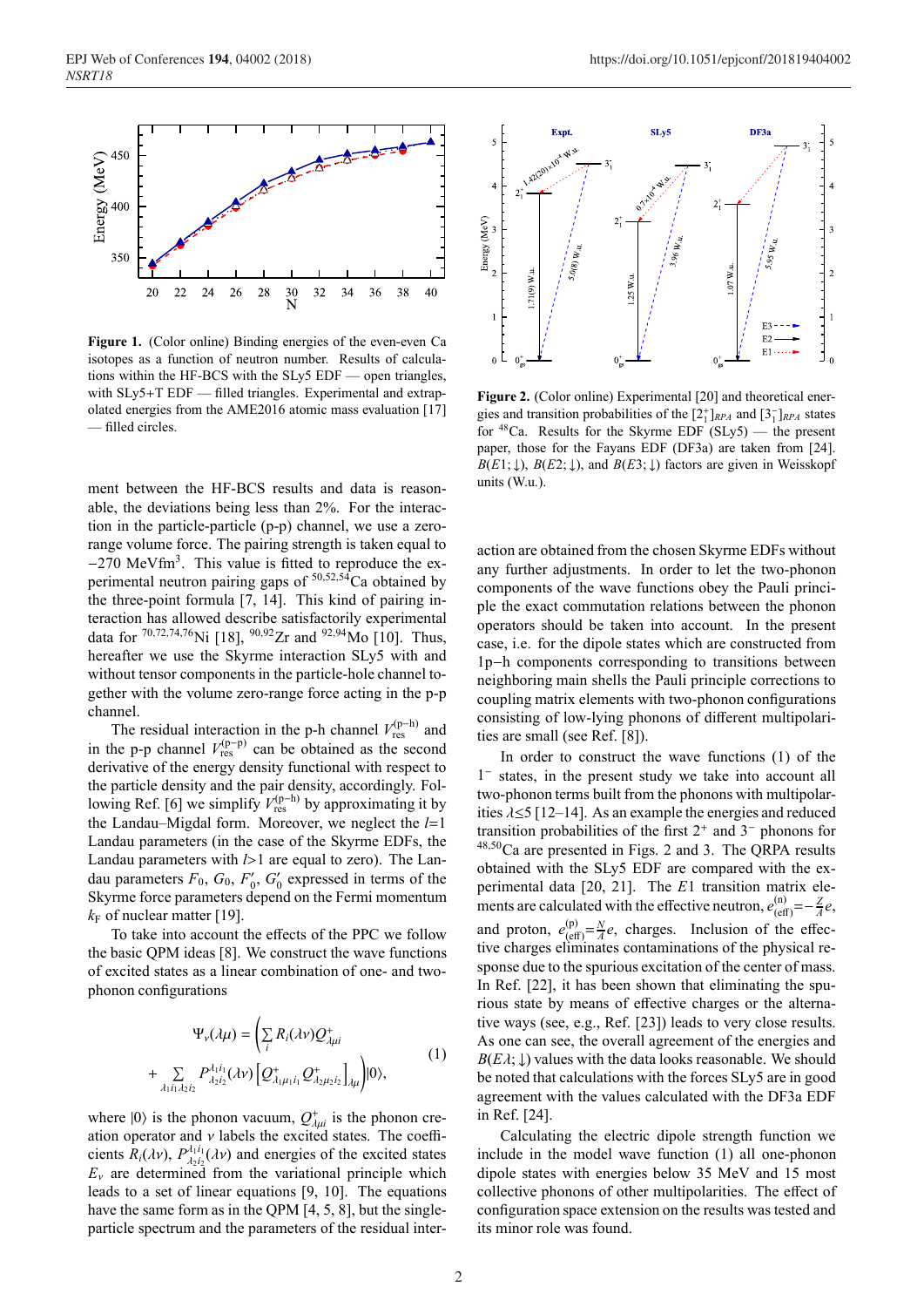

**Figure 3.** (Color online) The same as in Fig. 2 for <sup>50</sup>Ca.

#### **3 Results and discussion**

As the first step, we examine the PPC effect on the  $E1$  strength distributions in  $48,50$ Ca isotopes. It is noteworthy that for all the *E*1 distributions, considered in the present paper, the matrix elements of direct transitions from the ground state (the phonon vacuum) to two-phonon components are about two orders of magnitude smaller relative to ones for the excitation of one-phonon components [25]. Thus, the transitions from the ground state into the two-phonon part of wave functions (1) are omitted in our analysis. Inspired by Refs. [14, 26] we consider as the PDR in  $48,50$ Ca the dipole states placed below 10 MeV. Let us now discuss the total value of the *E*1 strength concentrated in this energy interval. A comparison with recent experimental data  $[27, 28]$  for  $^{48}Ca$ shows that the RPA approach cannot reproduce the lowenergy part of the *E*1 strength distribution (see Fig. 4). According to RPA calculations the lowest dipole state has the energy around 10.5 MeV. In contrast to the RPA calculations, the inclusion of the two-phonon terms results in the formation of several 1<sup>−</sup> states in this energy region (see Fig. 4). The dominant contribution to their wave functions comes from the two-phonon configurations  $(>60\%)$ . Their one-phonon parts originate from the fragmentation of the RPA states lying above 10 MeV. As one can see in Fig. 4(c), the calculated value of the running sum  $\sum B(E1)$ is close to the experimental value. The PPC calculations give a total value of the dipole strength equals to  $0.063$  e<sup>2</sup>fm<sup>2</sup> (the summation includes all the dipole states below 10 MeV). The experimental value of  $\sum B(E1)$  is 0.0687(75)  $e^2$  fm<sup>2</sup> according to [27] and 0.080(8)  $e^2$  fm<sup>2</sup> according to [28] for the same interval. Thus, the PPC effects produce a strong impact on the low-energy *E*1 strength in 48Ca. As concerns other theoretical results, the calculations within the relativistic quasiparticle time blocking approximation (RQTBA) estimate the value of  $\Sigma$  *B*(*E*1) as  $0.1$  e<sup>2</sup>fm<sup>2</sup> [26].

The photon scattering experiments  ${}^{48}Ca(\gamma, \gamma')$  allow to determine the sum of energy-weighted *E*1 strength. According to [27] 0.33(4)% of the TRK sum rule can be attributed to the PDR region of 48Ca. The corresponding



**Figure 4.** (Color online) 1<sup>-</sup> states at  $E_x$ <11 MeV in <sup>48</sup>Ca. Panel (a) — 1<sup>−</sup> states calculated within RPA (a small stick in the right corner of the panel) and "RPA+PPC" (solid sticks). Panel (b) — experimental data on electric dipole states from [27, 28]. Panel (c) — calculated (dashed and solid lines) and experimental (dotted line) running sums  $\sum B(E1)$  of electric dipole strength at  $E_x$ <11 MeV. Calculations are performed with the Skyrme force SLy5 within RPA and "RPA+PPC" aprroaches. The arrow indicates the calculated  $S_{1n}$  energy.

RQTBA result is 0.55% [26], whereas our calculations with PPC effects give 0.28%.

Moving from  $48$ Ca to  $50$ Ca, the ORPA calculations predict a jump of the  $\sum B(E1)$  value. The neutron number  $N=30$  corresponds to the occupation of the neutron  $2p\frac{3}{2}$ subshell, resulting in appearing the two rather pronounced 1<sup>−</sup> states below 10 MeV. These two states are practically pure neutron 2QP excitations  $99\%$  $(3s\frac{1}{2}2p\frac{3}{2})_n$  and  $98\frac{6}{2}2p\frac{3}{2}$ <sub>n</sub>. The contribution from the 2QP proton components is invisible. As can be seen from Fig. 5, it is these states determine the value of  $\sum B(E1) = 0.54 \text{ e}^2 \text{fm}^2$ .

Thus, the structure of the lowest one-phonon states in 50Ca is very different from that of the lowest 1<sup>−</sup> RPA state in 48Ca. The latter is mainly a proton state built from 2QP configuration  $\{2p_2^3 1d_2^3\}$ <sub>p</sub> giving a contribution of 96%. In <sup>48</sup>Ca, the closure of the neutron subshell  $1f\frac{7}{2}$  leads to vanishing of the neutron pairing and the  $B(E1, 0<sub>gs</sub><sup>+</sup> \rightarrow 1<sub>1</sub><sup>-</sup>)$ value is exhausted by the proton 2QP configurations. The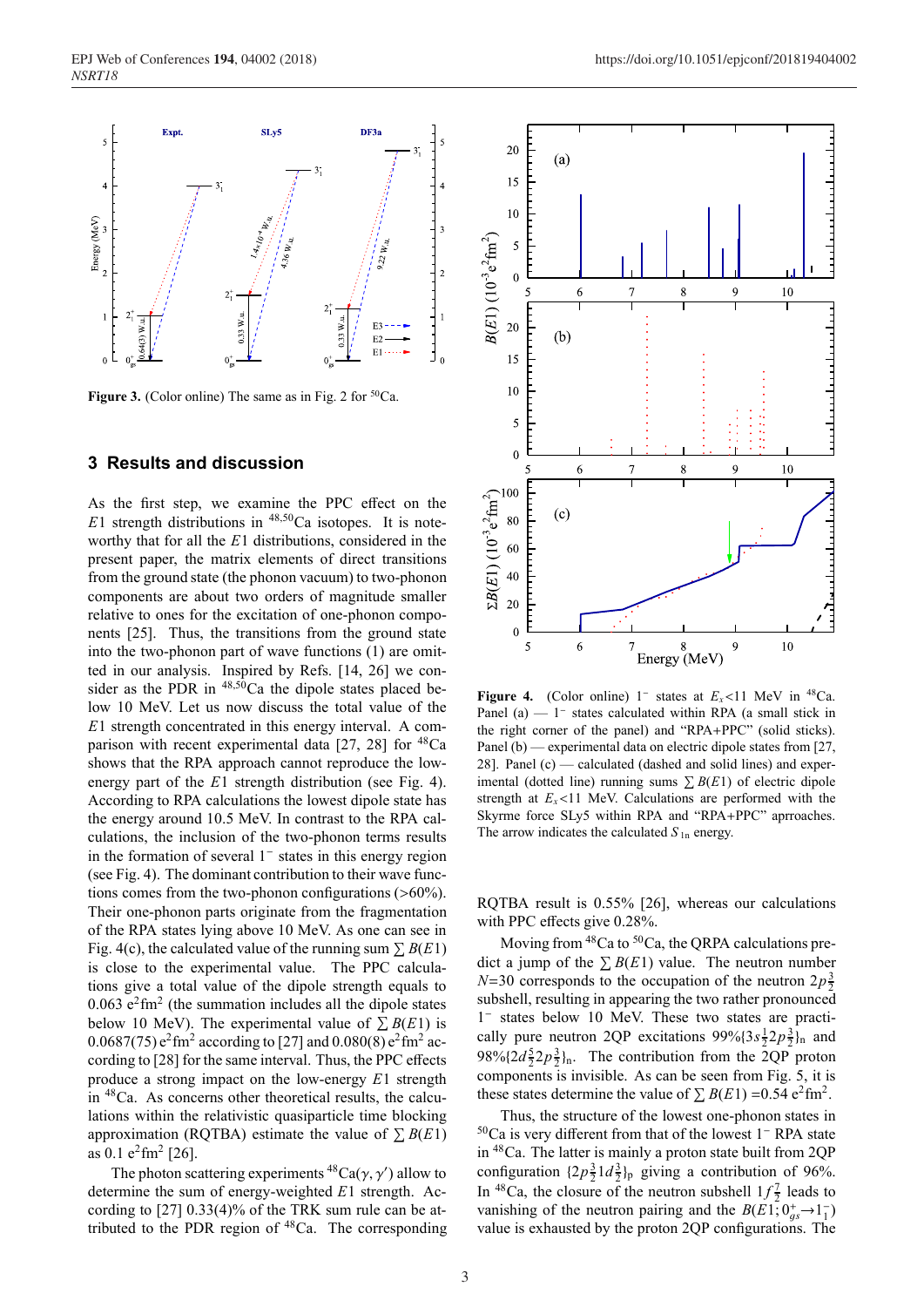

**Figure 5.** (Color online) Theoretical results for 1<sup>−</sup> states at  $E_x$ <11 MeV in <sup>50</sup>Ca. Panel (a) — energies and *B*(*E*1)-strengths of 1<sup>−</sup> states calculated with the Skyrme force SLy5 within QRPA (dashed sticks) and "RPA+PPC" (solid sticks). Panel (b) — running sums of the dipole strength  $\sum B(E1)$  calculated with the Skyrme force SLy5 within QRPA (dashed line) and "RPA+PPC" (solid line). The arrow indicates the calculated  $S_{1n}$ .

main difference between the two isotopes is that the neutron 2QP configurations contribute more than proton ones in  $50$ Ca. This circumstance is mainly responsible for the  $\sum B(E1)$  increase (e.g., Ref. [14]). Calculations with the forces SLy5 and SLy5+T do not change the above conclusion.

The PPC only slightly affect the summed *E*1 strength below 10 MeV in  ${}^{50}Ca$  (see the panel (b) in Fig. 5). The phonon-phonon coupling mainly produces the fragmentation of *E*1 strength among different states, Eq. (1), and the energy shift of dipole spectrum in the low-energy part. The main contribution in the wave function structure of the first 1<sup>−</sup> state in <sup>50</sup>Ca comes from the two-phonon configuration  $[2^+_1 \otimes 3^-_1]_{QRPA}$  (76%). This configuration dominates in the structure of the first  $1^-$  state in  $48$ Ca as well.

We found that one-phonon components dominate in the structure of four dipole states in  ${}^{50}Ca - 1_7^{\{-1, 1\}}$ ,  $1_{13}^{\{-1, 1\}}$ and  $1_{16}^-$ . The contribution of these components in the norms of the aforementioned states is greater than 86%. These four states give the main contribution to the summed *E*1 strength below 10 MeV. The dominant contribution to the wave functions of other 1<sup>−</sup> states comes from the two-phonon configurations (>75%). We got a total dipole strength of  $0.57 \text{ e}^2 \text{fm}^2$  for the QRPA and  $0.58 \text{ e}^2 \text{fm}^2$  for the PPC calculations. The RQTBA result is somewhat less — 0.46  $e^2$ fm<sup>2</sup> [26]).

### **4 Summary**

Starting from the Skyrme mean-field calculations and QRPA, the distributions of the electric dipole strength in <sup>48</sup>,50Ca were studied by taking into account the coupling between one- and two-phonons terms in the wave functions of excited states. The finite-rank separable approach for the QRPA calculations enables one to reduce remarkably the dimensions of the matrices that must be inverted to perform nuclear structure calculations in very large configuration spaces.

Neutron excess effects on the PDR excitation energies and transition strengths were investigated. The impact of the shell closure *N*=28 on the summed *E*1 strength below 10 MeV was found. The summed dipole transition strength  $\sum B(E1)$  in the PDR region noticeably increases after the crossing the neutron shell *N*=28. At the same time the one-neutron separation energy decreases by 64% in  ${}^{50}Ca$  in compare with  ${}^{48}Ca$ . The latter is a result of the pairing effect on neutron  $2p\frac{3}{2}$  subshell for <sup>50</sup>Ca.

The present model can be extended by complicating the trial model function of dipole states by adding threephonon configurations. The computational developments that would allow us to conclude on this point are underway.

N.N.A., A.P.S., and V.V.V. thank the hospitality of INP-Orsay where a part of this work was done. This work was partly supported by the CNRS-RFBR agreement No. 16-52-150003, the IN2P3-JINR agreement, and the RFBR grant No. 16-02-00228.

#### **References**

- [1] D. Savran, T. Aumann, A. Zilges, Prog. Part. Nucl. Phys. **70**, 210 (2013)
- [2] N. Paar, D. Vretenar, E. Khan, G. Colò, Rep. Prog. Phys. **70**, 691 (2007)
- [3] X. Roca-Maza, N. Paar, Prog. Part. Nucl. Phys. **101**, 96 (2018)
- [4] V. G. Soloviev, Ch. Stoyanov, V. V. Voronov, Nucl. Phys. A **304**, 503 (1978)
- [5] M. Grinberg, Ch. Stoyanov, Nucl. Phys. A **573**, 231 (1994)
- [6] Nguyen Van Giai, Ch. Stoyanov, V. V. Voronov, Phys. Rev. C **57**, 1204 (1998)
- [7] A. P. Severyukhin, V. V. Voronov, Nguyen Van Giai, Phys. Rev. C **77**, 024322 (2008)
- [8] V. G. Soloviev, *Theory of Atomic Nuclei: Quasiparticles and Phonons* (Institute of Physics, Bristol and Philadelphia, 1992)
- [9] A. P. Severyukhin, V. V. Voronov, Nguyen Van Giai, Eur. Phys. J. A **22**, 397 (2004)
- [10] A. P. Severyukhin, N. N. Arsenyev, N. Pietralla, Phys. Rev. C **86**, 024311 (2012)
- [11] A. P. Severyukhin, S. Åberg, N. N. Arsenyev, R. G. Nazmitdinov, Phys. Rev. C **95**, 061305(R) (2017)
- [12] N. N. Arsenyev, A. P. Severyukhin, V. V. Voronov, Nguyen Van Giai, EPJ Web of Conf. **38**, 17002 (2012); **107**, 05006 (2016)
- [13] N. N. Arsenyev, A. P. Severyukhin, V. V. Voronov, Nguyen Van Giai, Acta Phys. Pol. B **46**, 517 (2015); *ibid.* **48**, 553 (2017)
- [14] N. N. Arsenyev, A. P. Severyukhin, V. V. Voronov, Nguyen Van Giai, Phys. Rev. C **95**, 054312 (2017)